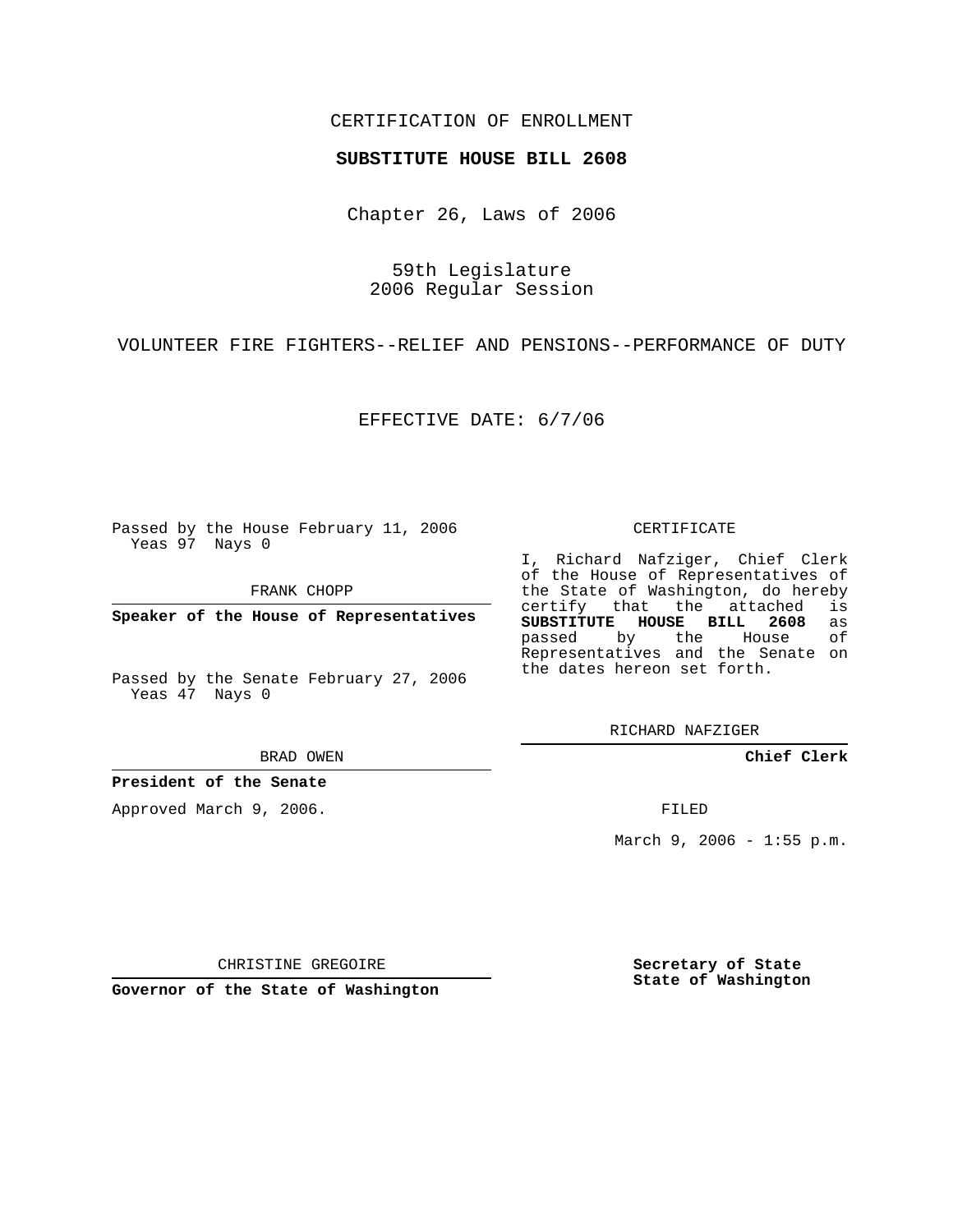## **SUBSTITUTE HOUSE BILL 2608** \_\_\_\_\_\_\_\_\_\_\_\_\_\_\_\_\_\_\_\_\_\_\_\_\_\_\_\_\_\_\_\_\_\_\_\_\_\_\_\_\_\_\_\_\_

\_\_\_\_\_\_\_\_\_\_\_\_\_\_\_\_\_\_\_\_\_\_\_\_\_\_\_\_\_\_\_\_\_\_\_\_\_\_\_\_\_\_\_\_\_

Passed Legislature - 2006 Regular Session

## **State of Washington 59th Legislature 2006 Regular Session**

**By** House Committee on Appropriations (originally sponsored by Representatives Curtis, Takko, Bailey, Grant, Orcutt, Hinkle, McDonald, Clements, Moeller, Chandler, Wallace, O'Brien, Haler, Haigh, Alexander and Morrell)

READ FIRST TIME 01/26/06.

 AN ACT Relating to the volunteer fire fighters' and reserve officers' relief and pension act; and amending RCW 41.24.010.

BE IT ENACTED BY THE LEGISLATURE OF THE STATE OF WASHINGTON:

 **Sec. 1.** RCW 41.24.010 and 2005 c 37 s 1 are each amended to read as follows:

 The definitions in this section apply throughout this chapter unless the context clearly requires otherwise.

 (1) "Municipal corporation" or "municipality" includes any county, city, town or combination thereof, fire protection district, local law enforcement agency, or any emergency medical service district or other special district, authorized by law to protect life or property within its boundaries through a fire department, emergency workers, or reserve officers.

 (2) "Fire department" means any regularly organized fire department or emergency medical service district consisting wholly of volunteer fire fighters, or any part-paid and part-volunteer fire department duly organized and maintained by any municipality: PROVIDED, That any such municipality wherein a part-paid fire department is maintained may by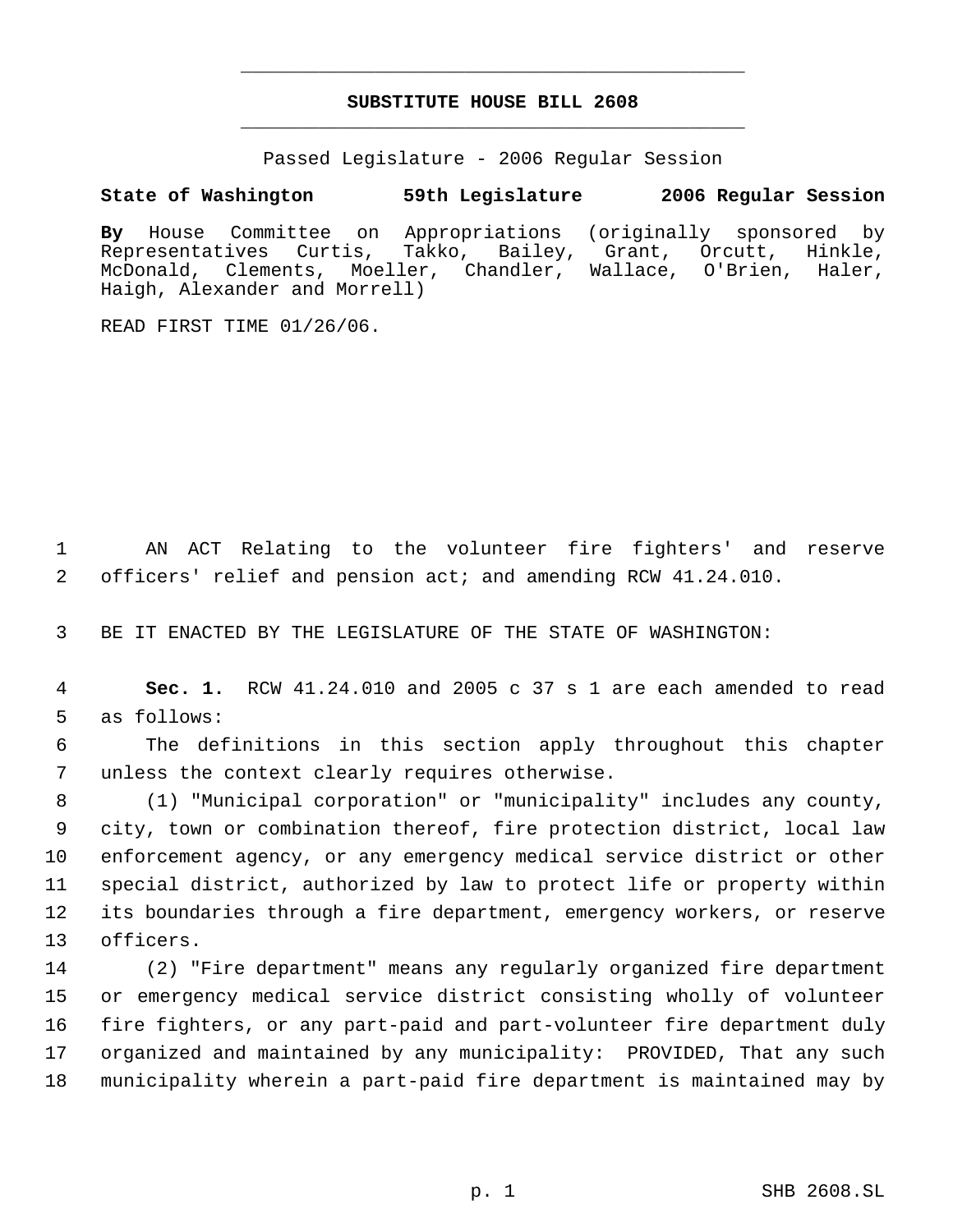appropriate legislation permit the full-paid members of its department to come under the provisions of chapter 41.16 RCW.

 (3) "Fire fighter" includes any fire fighter or emergency worker who is a member of any fire department of any municipality but shall not include fire fighters who are eligible for participation in the Washington law enforcement officers' and fire fighters' retirement system or the Washington public employees' retirement system, with respect to periods of service rendered in such capacity.

 (4) "Emergency worker" means any emergency medical service personnel, regulated by chapters 18.71 and 18.73 RCW, who is a member of an emergency medical service district but shall not include emergency medical service personnel who are eligible for participation in the Washington public employees' retirement system, with respect to periods of service rendered in such capacity.

 (5) "Performance of duty" or "performance of service" shall be construed to mean and include any work in and about company quarters, any fire station, any law enforcement office or precinct, or any other place under the direction or general orders of the chief or other 19 officer having authority to order such member to perform such work; 20 performing other officially assigned duties that are secondary to his or her duties as a fire fighter, emergency worker, or reserve officer such as maintenance, public education, inspections, investigations, 23 court testimony, and fund-raising for the benefit of the department; 24 being on call or on standby under the orders of the chief or designated officer of the department, except at the individual's home or place of **business;** responding to, working at, or returning from an alarm of fire, emergency call, or law enforcement duties; drill or training; or any work performed of an emergency nature in accordance with the rules and regulations of the fire department or local law enforcement agency.

 (6) "State board" means the state board for volunteer fire fighters and reserve officers.

 (7) "Board of trustees" or "local board" means: (a) For matters affecting fire fighters, a fire fighter board of trustees created under RCW 41.24.060; (b) for matters affecting an emergency worker, an emergency medical service district board of trustees created under RCW 41.24.330; or (c) for matters affecting reserve officers, a reserve officer board of trustees created under RCW 41.24.460.